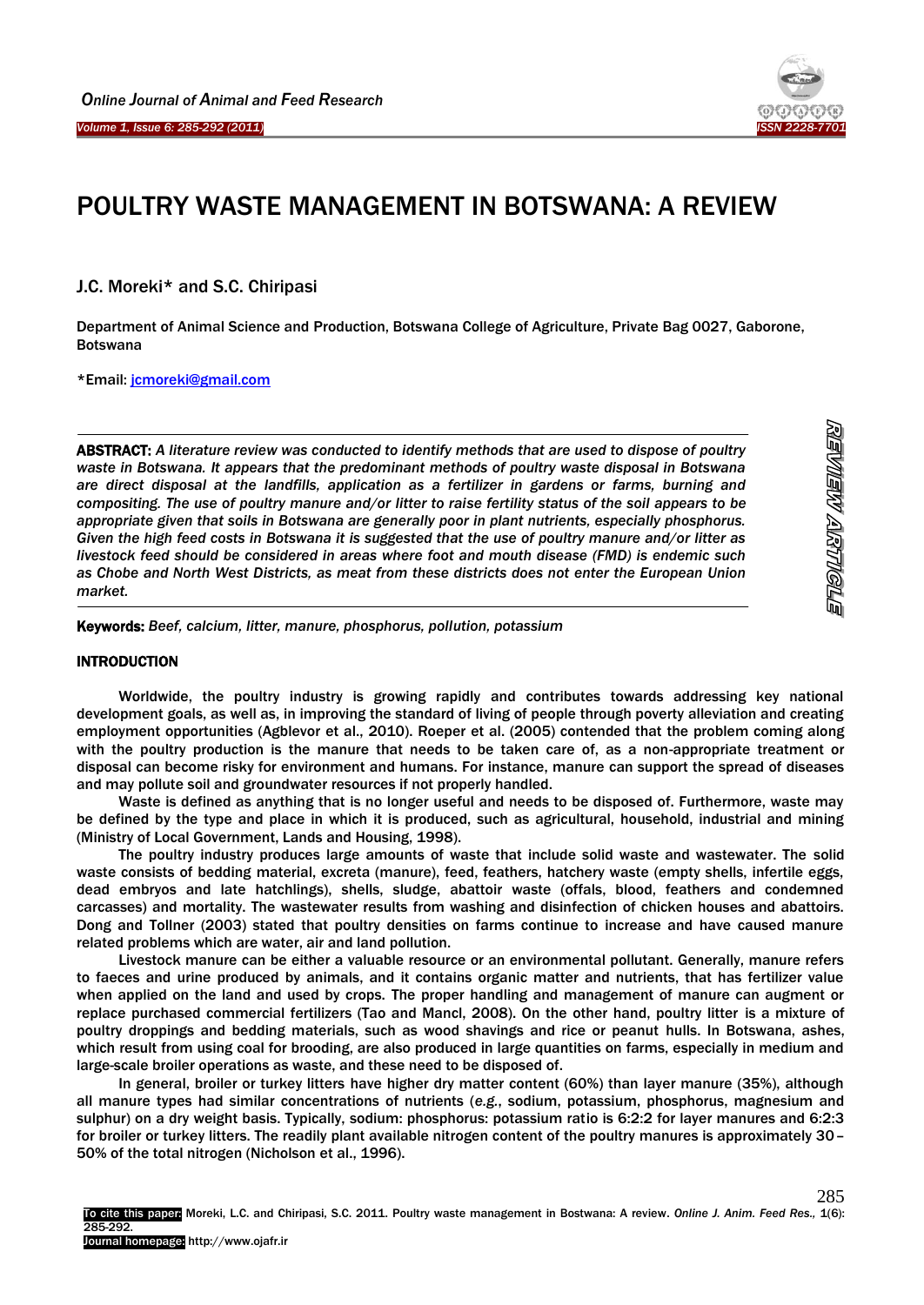Poultry wastes pose serious environmental pollution problems through offensive odours and promotion of fly and rodent breeding (Adeoye et al., 1994). Several poultry waste management methods can be employed to reduce the negative impact of poultry waste on the environment. Given the large volume of poultry waste that is produced on farms and that needs disposal, a review was undertaken to identify methods of disposing poultry waste in Botswana.

#### Poultry liiter and manure production

Tao and Mancl (2008) estimated daily manure production by a broiler and laying hen to be 0.09 kg and 0.18 kg, respectively. Factors that influence manure production include type of chicken, age and breed, stocking density, feed conversion, kind and amount of feed type and amount of litter, moisture content of litter, type of floor, and even climatic conditions during accumulation (Perkins et al. 1964). On the other hand, factors affecting composition of litter/manure are type of birds, feed nutrient density, bedding material and amount, time in use and other management factors (Ritz and Merka, 2009).

The properties of manure depend on several factors including animal species; feed ration digestibility; protein and fibre content; animal age and productivity; manure management and handling; and the environment (Tao and Mancl, 2008). According to Faridullah et al. (2009), ashing poultry manure can improve its nutrient content depending on the temperature of ashing and source of the poultry waste. Chicken litter ash contains more phosphorus and potassium than duck litter ash but the latter contains more calcium and magnesium.

## POULTRY WASTE DISPOSAL METHODS

The disposal of poultry carcasses presents significant environmental, biological, and financial problems for the poultry industry (Cai et al., 1994). Worldwide, there are several ways of disposing of poultry waste including burial, rendering, incineration, compositing, feed for livestock, fertilizer or source of energy. Each disposal option has advantages and disadvantages.

Malone (2004) estimated that in the United States (US), 40% of meat-type mortalities are composted, ~20% incinerated, ~20% rendered and ~20% buried. For layers, rendering and incineration are predominant and composting is the least used disposal option. In Botswana, spent hens are sold alive or are slaughtered for meat that is regarded as a delicacy. Malone (2005) and Council for Agricultural Science and Technology (CAST) (2008) identified mass disposal methods to include burial, landfills, incineration, composting, and rendering. The most predominant waste disposal methods in Botswana appear to be burial in the landfills, burning, incineration and use as a fertiliser in gardens and arable lands. A brief description of each disposal method is given in the sections below.

#### Application to arable lands

Poultry manure has long been recognized as perhaps the most desirable of all animal manures (fertilizers) because of its high nitrogen content (Sloan et al*.*, 2003). As a result, direct land application of poultry litter from broiler operations is the most widely used and cost effective disposal method. Olexa and Goldfarb (2008) argued that if waste must be transported to a disposal site, it must be placed in sealed containers to prevent spillage. Globally, an excess of 90% poultry waste is spread on land close to the poultry farms (Moore et al., 1995). For some poultry producing regions, the spreading of poultry waste has become less cost effective mainly because of restrictions on land availability. Excess nitrogen and phosphorus have been noted in soils applied with poultry manure because of lack of soil analyses to determine the mineral content of the soil. Coote and Zwerman (1975) pointed out that the risk of nutrients, organic material, and pathogens contaminating water bodies and public water supplies will greatly increase if manure is spread adjacent to streams, waterways, and lakes.

Generally, soils in Botswana are poor in phosphorus; hence application of poultry manure or litter in the farm lands appears to be the most ideal method of disposal. A recent study of Dikinya and Mufwanzala (2010) in Botswana revealed that chicken manure is a potential source of nutrients and chemical conditioner. The investigators reported increased electrical conductivity together with exchangeable bases with increased application rates of chicken manure in all soil types, indicating positive effects on soils.

Manure can be applied directly to the soil or it can be pelleted before application. Pelleting manure converts a wet heterogeneous material which is difficult to apply on the land uniformly into a uniformed matter which is easy to handle and transport to areas where there are infertile soils to reduce the excess of nutrients in soils and water in poultry producing regions (Hamilton and Sims, 1995). Also, pelleting can allow for low quality manure to be fortified with inorganic fertilisers. Previous study of Roeper et al. (2005) reported that pelleting results in approximately 75% of the total nitrogen remaining in the pellets.

#### Poultry waste in livestock feeding

Poultry litter has been used in diets for poultry, swine, lambs, ewes, lactating cows, wintering cattle and brood cows. Poultry litter and/or manure are used as livestock feed in most countries (Smith and Wheeler, 1979) including Israel and some states in the US. Poultry waste used for animal feeding is obtained primarily from laying hens (caged and not caged) as well as broiler operations. Poultry litter is also used to feed livestock. Cage layer

286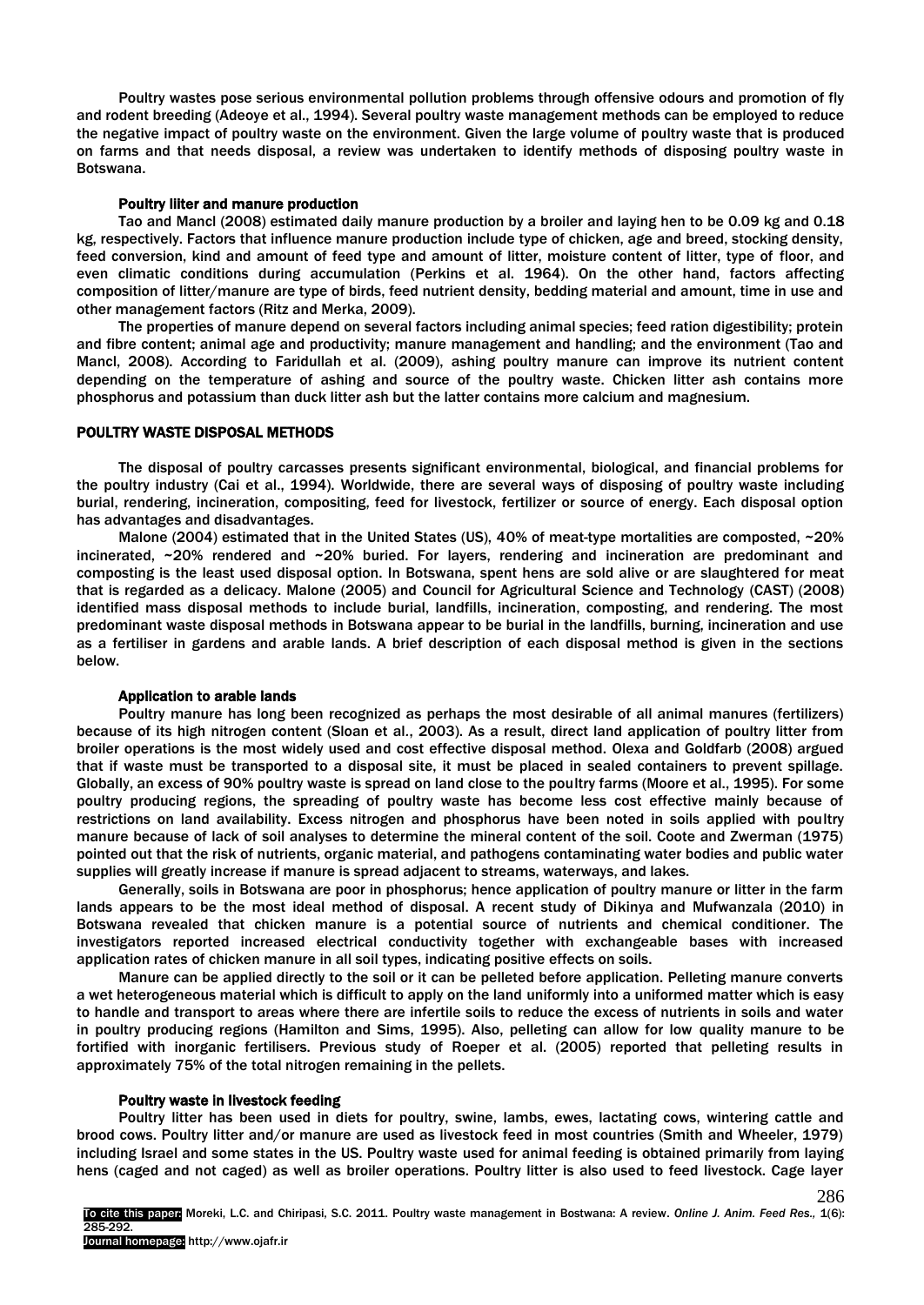waste can be used by ruminants as a source of supplemental protein. Chaudhry et al. (1997) stated that amino acid nitrogen of cage layer waste ranges from 37 to 40% of total nitrogen and that about 40 to 60% of total nitrogen in poultry excreta is present in the form of non-protein nitrogen (NPN). Uric acid, the major NPN source in poultry is degraded to ammonia by rumen microbes.

According to National Research Council (NRC) (1984), the maximum inclusion rate for poultry waste in ruminant feeds is 20%. Crickenberger and Goode (1996) suggested that adding broiler litter to beef cattle rations at a level of 20% or higher (as fed basis) generally meets the animal's needs for crude protein, calcium and phosphorus. The investigators reported beneficial effects of feeding corn silage to which poultry litter has been added at a level of 30%. Furthermore, Muller (1980) observed that poultry waste fed at levels above 35% usually covers almost the total protein requirement of sheep, and contributes substantially to the energy of the total ration. The investigator noted that the only problem encountered in feeding processed poultry waste to sheep is the toxicity derived from the high copper level in poultry diets. Additionally, Chaudhry et al. (1997) argued that the danger of feeding poultry waste to livestock includes health hazards like pathogens and residues of pesticides. As a result, the investigators suggested that ensiling poultry waste, i.e. slaughterhouse wastes with molasses and lactobacilli improves NPN and reduces pathogens.

Dried poultry waste contains 28% protein and 30% ash and is also an excellent source of calcium, phosphorus, potassium, iron and zinc (NRC, 1984) which are useful in supplementation of sheep in winter. Jordon et al. (2002) measured body conditions of sheep fed dried poultry waste, soybean or urea as winter supplements and concluded that feeding a supplement containing dried poultry waste resulted in performance similar to that of conventional supplements containing soya bean meal. In Nigeria, Owen et al*.* (2008) investigated the nutrient quality of heat treated poultry litter and obtained dry matter (DM), crude protein, energy, crude fibre, ether extract and ash values of 87%, 20%, 621.41 kcal/kg, 10.40%, 2.2% and 18.50%, respectively. In addition, phosphorus, calcium, sodium, potassium and magnesium values in the litter were 4.50%, 2.00%, 0.10%, 2.05 and 0.48%, respectively. The investigators concluded that poultry litter could be incorporated into animal feeds.

In Botswana, the use of poultry waste as cattle feed is prohibited according to Statutory Instrument No. 126 (2004). This is because beef that is processed in the local export abattoirs is exported mainly to the EU, which prohibits the use of poultry waste as a feed ingredient for fear of transmission of Bovine Spongiform Encephalopathy (BSE). This is consistent with Olexa and Goldfarb (2008) from the University of Florida in the US who reported that animal feed that reuses poultry waste as an ingredient may not be fed to ruminant animals due to disease concerns. In addition, Statutory Instrument No. 126 (2004) prohibits application of fertilizers containing ruminant protein on pastures accessed by livestock (cattle, camels, equines, pigs, sheep and goats) and also to dispose of any substance including poultry waste in places where livestock has access to grazing. Although Makobo and Mosimanyana (1985) reported that Botswana does not use chicken litter for livestock feeding but occasionally as a fertilizer, poultry litter or manure has been used by some farmers as a feed resource prior to 2004, especially during the drought periods. In addition, mortality from some large-scale broiler operations is used as feed for the crocodile industry.

#### Burial

Besides burning and rendering, the carcasses of dead domestic animals may be disposed of by burial. The carcasses may not be disposed of by dumping on any public road or right-of-way left where they may be consumed by animals (Olexa and Goldfarb, 2008). According to Malone (2005), on-farm burial has been the predominant disposal option for many catastrophic mortality events such as avian influenza outbreaks. Anon (2005) mentioned that for mass disposal of certain production animals (poultry, swine, and calves) burial pits may be used if they are designed, constructed, maintained, and used in a manner to prevent the spread of diseases.

Burial is one of the simplest and most cost-effective methods employed to deal with many types of mass mortality losses. However, burial of dead birds in a pit can lead to ground water contamination (Cai et al., 1994) and public perception concerns if not properly managed. [Payne](http://osufacts.okstate.edu/) mentioned that when proper guidelines are followed, burial is a safe option but that poor site selection, such as sandy soils or areas with high water tables, may pose a threat to groundwater.

Previous work [\(Payne\)](http://osufacts.okstate.edu/) indicated that burial of mortality requires the construction of a pit, which must be located at least 91.44 m away from any wells, waters of the state, neighboring residences, public areas or property lines. The bottom of the burial pit must be at least 30.48 cm above any floodplain level and at least 60.96 cm above the seasonal-high water table. On the other hand, Anon (2005) indicated that mortality to be buried must be located more than 30.48 m away from any existing or proposed wells, water supply lines, or seasonable high water table of any water source, and 4.57 m horizontal away from the edge of any embankment. Additionally, burial sites must not be in areas with gullies, ravines, dry streambeds, natural or man-made drainage ways or sinkholes. [Payne](http://osufacts.okstate.edu/) stated that if there is bedrock in the area, the bottom of the pit must be at least 60.96 cm above the bedrock. In addition, carcasses must be covered with a minimum of 76.2 cm of top soil after placement in the pit. Anon (2005) stated that mortality must be buried at least 0.91 m below ground level but no more than 2.44 m deep. Animals may be buried in mass burial pits or in approved landfills. The soil for a burial site must be of moderate or slow permeability and must be at least one 30.48 cm above the seasonal high groundwater elevation.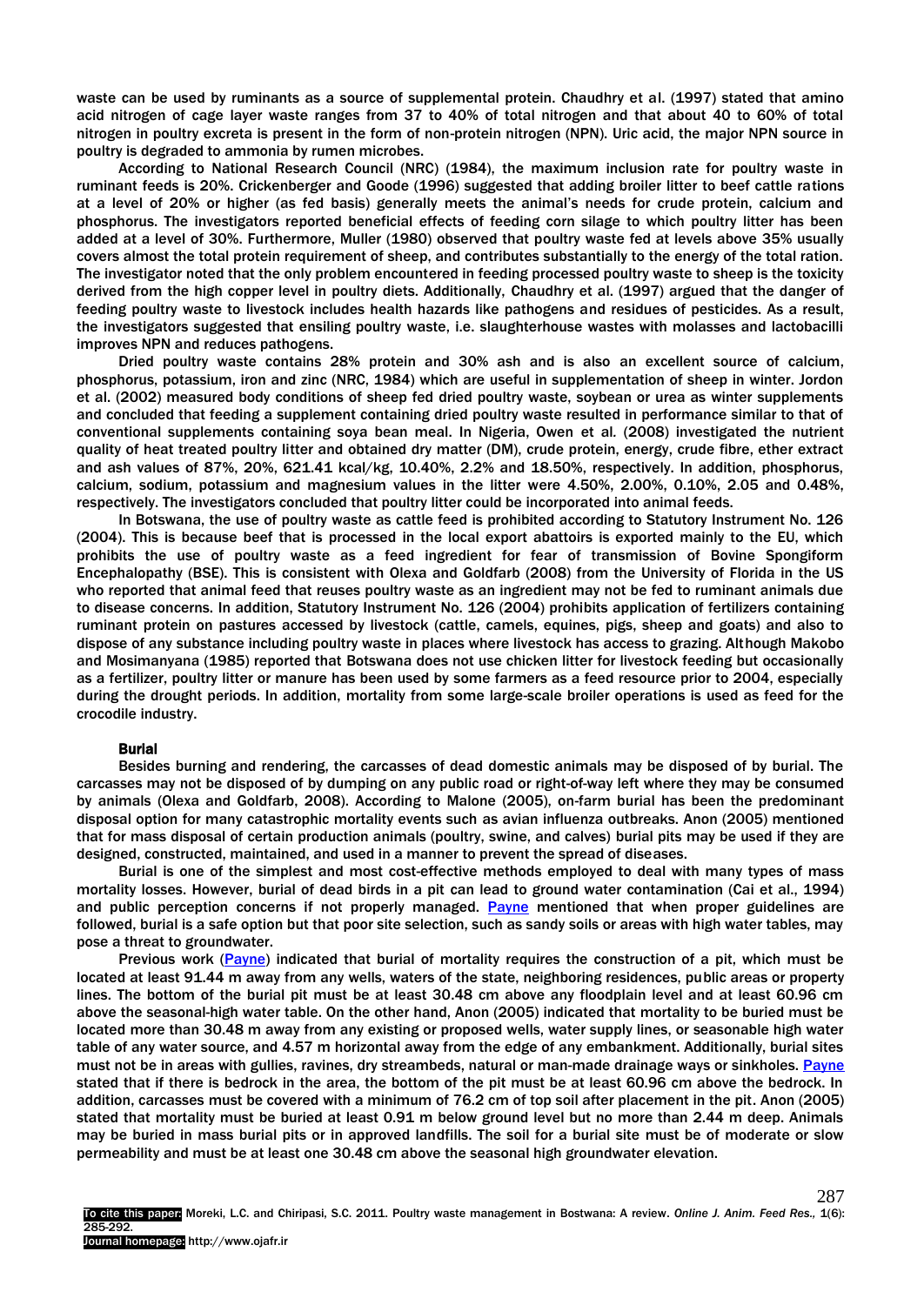#### Burning

This is one of the common methods of disposing of mortalities in Botswana, especially among small-scale farmers. In this disposal method, mortalities are fully burned at relatively high temperatures using fuels such as wood, tyres or diesel. However, this waste disposal method may lead to atmospheric pollution in the event of catastrophic mortalities resulting from outbreaks of highly infectious diseases such as Newcastle disease and avian influenza. Anon (2005) argued that burning is not a preferred method of disposal because of the resulting air pollutants.

According to Anon (2005), mass cremation of mortality should be performed in a flat area that is easily accessible to heavy vehicles for transporting the carcasses and away from public view. The site must be located away from buildings, public roads, and overhead electric and telephone lines, underground utility wires, and shallow underground pipes or gas lines.

#### Incineration

Incineration is recognized as one of the biologically safest methods of disposal, eliminating the threat of disease (Blake et al., 2008). Mortalities and condemned carcasses from the slaughter facilities are burned at high temperatures in a purpose-built incinerator, usually in the abattoirs. Incinerating poultry and small animals is biologically the safest disposal method. The residue from properly incinerated mortality is largely harmless and does not attract rodents or insects. [Payne](http://osufacts.okstate.edu/) stated that incineration eliminates all pathogens but high operational costs and incineration's potential to contribute to air pollution (if not properly maintained and operated) decreases its usefulness for widespread use as a mortality carcass disposal option.

Malone (2005) argued that the incineration process is slow, loading decomposed carcass poses a problem and it will require disposal of 0.3 tonnes of ash per tonne of carcass. Without the proper sources of fuel and supervision of the process, smoke and odour can create nuisance complaints. Cai et al. (1994) observed that incineration is expensive and can potentially pollute the air. Therefore, this makes incineration not recommended for large-scale poultry operations that produce large amounts of mortalities but mainly for poultry slaughter facilities.

### Compositing

Composting is a natural, biological process by which organic material is broken down and decomposed (Malone, 2004). It is also the manipulation of the natural aerobic process of biological decomposition of organic materials to increase the decomposition rate. This process is carried out by successive microbial populations which function under increasing temperatures to break down organic materials into carbon dioxide, water, minerals, and stabilized organic matter (Evanylo et al., 2009). Composting of waste is viewed as a viable means of reducing litter needs by recycling and reusing litter. Additionally, composting results in a product that is much more environmentally acceptable than raw litter for land application. It is a biological process in which organic wastes are stabilized and converted into a product to be used as a soil conditioner and organic fertilizer (Brake, 1992). According to Anon (2002), composting provides an inexpensive alternative for disposal of animal-based wastes and other biological residuals. Properly composted material is environmentally safe and a valuable soil amendment for growing certain crops.

The basic objective in composting is to maximize microbial activity at the expense of the waste material. To achieve this, maximum metabolic heat output by thermophilic bacteria must be attained (Drake, 1992). According to Malone (2005), microorganisms will rapidly compost carcasses in the presence of oxygen (>5%), moisture (40- 60%), and a proper carbon to nitrogen ratio (20:1 to 35:1). This process produces carbon dioxide, water vapour, heat and compost. Under proper conditions, thermophilic organisms will cause the compost to heat to temperatures ranging from 57 to 63 oC. Evanylo et al. (2009) stated that mesophilic bacteria thrive at temperatures of 25° to 42 °C, but they can survive at higher temperatures. Mesophilic bacteria feed on the most readily available carbohydrates and proteins. Their metabolic activity raises the temperature of the windrow sufficiently to allow the takeover by thermophilic bacteria which perform best at temperatures ranging from 50° to 60 °C. If the temperature rises much above 66 °C, the majority of the bacterial population and many other living organisms will die. Anon (2002) stated that it takes 2 to 6 months for the animal to decompose.

The benefits of compositing are manifold. Compositing has the ability to reduce poultry litter, dispose of carcasses, stabilise trace minerals and reduce odours (Turnell et al., 2007; Bonhotal et al., 2008). Also, compositing can kill pathogens and help control disease outbreaks; it can be done any time of the year and can be done with equipment available on farms; hence it is economical (Bonhotal et al., 2008). The most efficient temperature range for composting is between 40 °C and 60 °C. However, compost pile temperatures are dependent on the amount of heat produced by the microorganisms that is lost through aeration or surface cooling. In the opinion of Turnell et al. (2007), the immobilisation of nitrogen and phosphorus during compositing reduces the risk of these nutrients entering the water systems. Imbeah (1998) stated that the decomposition process kills pathogens, converts ammonia nitrogen to organic nitrogen and reduces waste volume. Furthermore, compositing reduces the pathogenic organisms due to the high heat produced during the process of compositing. Das et al. (2002) reported that hatchery waste compositing reduces E. coli and salmonella by 99.9% and 100%, respectively.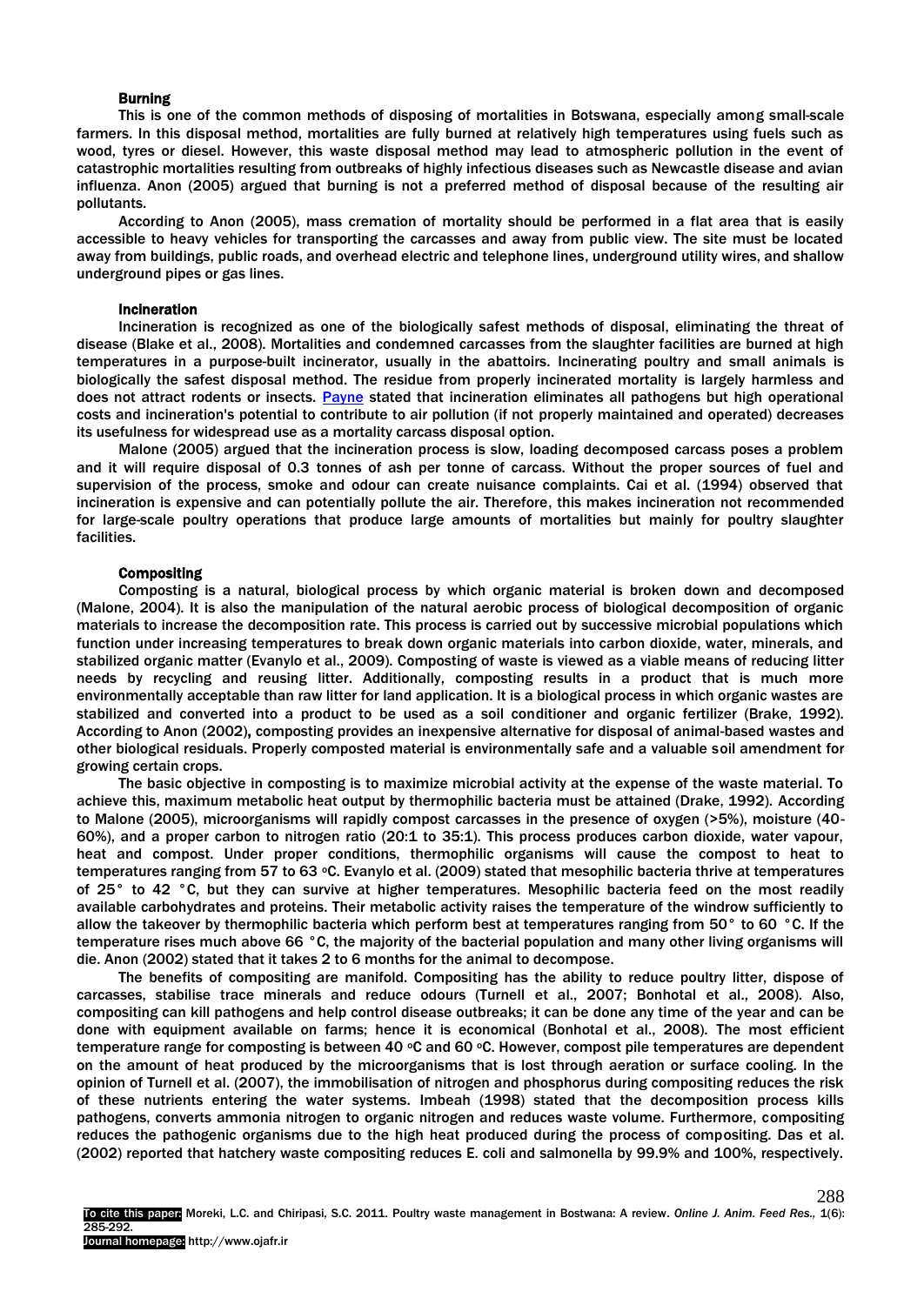Composting of poultry litter offers a convenient and environmentally acceptable method of its disposal (Chaudhry et al., 2007).

The disadvantages of compositing are loss of some nutrients including nitrogen, the land area required for the compositing and odour problems (Glatz et al., 2011). A potential problem with compositing is the emission of greenhouse gases such as methane and nitrous oxide, which are efficient in absorbing infra-red radiation resulting in global warming and acid rain. Animal production contributes 7% of greenhouse emissions worldwide through the decomposition and degradation of manure (Hao et al., 2004).

#### Rendering

Rendering is a process of using high temperature and pressure to convert whole animal and poultry carcasses or their by-products with little or no value to a safe, nutritionally and economically valuable feed ingredient. It combines blending, cooking, pressurizing, fat melting, water evaporation, and microbial inactivation (CAST 2008). Rendering process cooks the product while killing pathogenic agents and converting the product into a value-added product which can be used as pet feed ingredients or livestock feed ingredients. Although rendering is an effective method, only few poultry operations in Botswana use it probably due to high operational costs. CAST (2008) argued that rendering is only feasible if there is a local rendering plant close enough for convenient pickup.

Rendered products are used in feed production. In India, Santhi et al. (2011) reported significantly (P<0.05) higher body weight, as well as, better feed conversion ratios in poults fed diets with 25% poultry waste carcass meal crude protein replacement compared with diets containing only fishmeal as a protein source. The investigators concluded that levels of poultry waste carcass meal replacing the crude protein from fishmeal up to 25% appeared acceptable based upon eighth week body weight and feed efficiency.

#### Other Waste Disposal Methods

Waste disposal methods presented in the sections below are currently not practised in Botswana but are likely to be employed in the future.

#### Conversion of poultry waste to energy

Poultry litter has been shown to be a viable, renewable biomass fuel. This conversion of poultry litter to energy furnace provides a high value alternative to land application and helps to control rising energy costs (Habetz and Echols, 2006).

Anaerobic digestion and direct combustion are technologies that can be used to convert poultry waste material to energy. Methane gas produced during anaerobic digestion can be gas cleaned and used as a renewable energy in households for cooking and heating (Collins et al., 2002). A recent study of Phanthavogs et al. (2011) in Laos Peoples Democratic Republic showed that biogas generated from pig manure reduced the amount of fuel wood and charcoal usage by 69.30% and 47.32%, respectively. Biogas production appears to be an attractive technology for Botswana given high energy costs, as well as, frequent power outages. Other benefits to using biogas include less odours and lower fly populations, as well as, reductions in greenhouse gas emissions (Phanthavongs et al., 2011).

Heat and electricity can be generated from manure combustion as renewable sources of energy. Habetz and Echols (2006) noted that because of the controlled combustion process, the resultant ash is converted to a concentrated fertilizer or fertilizer amendment, high in phosphorous, potassium, calcium, magnesium and other valuable micronutrients. However, concerns have been raised due to the gas emission into the air. As a consequence, it is necessary that technologies such as gas cleaning are employed to reduce the impact of these emissions.

Poultry litters from broiler chicken and turkey houses, as well as, bedding material can also be converted into biocrude oil in a fast pyrolysis fluidized bed reactor which is a source of renewable energy. The biocrude oil yield depends on the source, age and bedding material content of the litter. The hardwood shavings give a biocrude oil yield of 63%. The viscosity of the oils is a function of both the source of litter and the pyrolysis temperature (Agblevor et al., 2010).

#### Use of poultry waste for treatment of heavy metal contaminated water

Utilization of poultry litter as a precursor material to manufacture activated carbon for treating heavy metalcontaminated water is a value-added strategy for recycling the organic waste (Guo et al., 2010). Poultry litter-based activated carbon possesses a significantly higher adsorption affinity and capacity for heavy metals than commercial activated carbons derived from bituminous coal and coconut shell and does not pose secondary water contamination risks.

#### **CONCLUSION**

Direct disposal of poultry waste (mortality and abattoir condemnations) at the landfills, application on farm lands as a fertilizer, burning and compositing are the most commonly practised methods of poultry waste disposal in Botswana. These methods are challenged by issues of environmental pollution and restricted land to use. As Botswana is prone to droughts, it is probably high time that poultry manure and/or litter is considered as livestock

289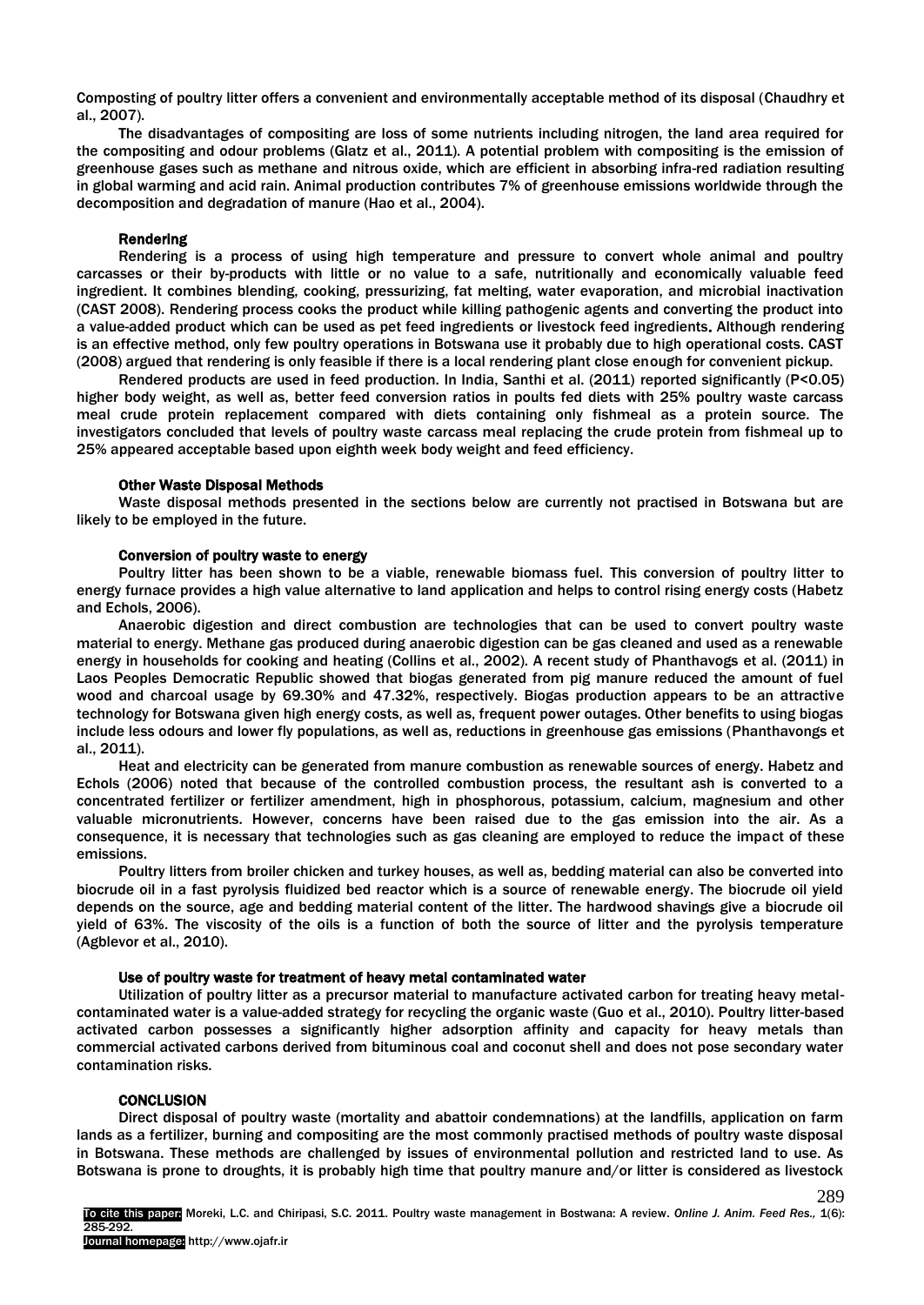feed in areas where FMD is endemic such as Chobe and North West Districts because beef from FMD zones is not exported to the European Union or sold outside the boarders of these districts.

#### REFERENCES

- Adeoye GO, Sridhar MKC and Mohammed OE (1994). Poultry waste management for crop production: Nigerian experience. Waste Management and Research, 12: 2165-2172.
- Agblevor FA, Beis S, Kim S.S, Tarrant R and Mante NO (2010). Biocrude oils from the fast pyrolysis of poultry litter and hardwood. Waste Management, 30: 298-307.
- Anon (2002). Natural rendering: Composting livestock mortality and butcher waste. Cornell Waste Management Institute. <http://www.compost.css.cornell.edu/naturalrenderingFS.pdf>
- Anon (2005). Management of animal mortality in Georgia. January 2005. [http://www.agrosecurity.uga.edu/annexes/Annex06\\_Mortality.pdf](http://www.agrosecurity.uga.edu/annexes/Annex06_Mortality.pdf)
- Arancon NQ, Edwards CA, Bierman P, Metzger JD, Lee S and Welch C (2003). Effects of vermicomposts on growth and marketable fruits of field grown tomatoes, peppers and strawberries. Pedobiologia, 47: 731-735.
- Blake JP, Carey JB, Haque AKM and Malone GW (2008). Poultry carcass disposal options for routine and catastrophic mortality. CAST Issue Paper Number 40, October 2008. [http://www.insta](http://www.insta-pro.com/pdfs/CASTPoultryCarcassDisposal.pdf)[pro.com/pdfs/CASTPoultryCarcassDisposal.pdf](http://www.insta-pro.com/pdfs/CASTPoultryCarcassDisposal.pdf)
- Bonhotal J, Schwarz M and Brown N (2008). Natural rendering: Compositing poultry mortality the emergency response to disease control. Composting livestock mortality and butcher waste. Cornell Waste Management Institute, <http://www.cwmi.css.cornell.edu/aifs.pdf>
- Brake JD (1992). A Practical Guide for Composting Poultry Litter. MAFES Bulletin 981 Mississippi State University. Retrieved 5<sup>th</sup> November 2011 from [http://www.poultry.msstate.edu/extension/pdf/guide\\_poultry\\_litter.pdf](http://www.poultry.msstate.edu/extension/pdf/guide_poultry_litter.pdf)
- Buckerfield JC, Flavel TC, Lee KE and Webster KA (1999). Vermicompost in solid and liquid forms as a plant growth promoter. Pedobiologia, 43:753-759.
- Cai T, Pancorbo O, Merka WC, Sander JE and Barnhart HM (1994). Stabilization of poultry processing byproducts and waste and poultry carcasses through lactic acid fermentation. Journal of Applied Poultry Research, 3: 17-25.
- Chaundry SM, Nasser Z and Alkraidees MS (1997). Nutritive evaluation of poultry waste and sudex grass silage for sheep. *Asian Journal of Animal Science* 10:79-85.
- Chaudhry AN, Khan MA, Ali S and Jilani G (2007). Nutrient composition of poultry litter as influenced by compositing under various storage conditions. In: Eleventh International Waste Management and Landfill Symposium, 1 - 5 October 2007, S. Margherita di Pula, Cagliari, Italy. Retrieved 21 September 2011 from <http://warrr.org/126/>
- Collins AR, Murphy J and Bainbridge D (2002). Optimal loaming rates and economic analyses for anaerobic digestion of poultry waste. Journal of Air and Waste Management Association, 50: 1037-1044.
- Coote DR and Zwerman,PJ (1975). Manure disposal, pollution control, and the New York Dairy Farmer. New York's Food and Life Sciences Bulletin No. 51, April 1975. Cornell University. <http://ecommons.cornell.edu/handle/1813/5051>
- Council for Agricultural Science and Technology (CAST) (2008). Poultry Carcass Disposal Options for Routine and Catastrophic Mortality. Issue Paper 40. CAST, Ames, Iowa.
- Crickenberger RG and Goode L (1996). Guidelines for feeding broiler litter to beef cattle. North Carolina Cooperative Extension Service. North Carolina State University. [www.bae.ncsu.edu/programs/extension/publicat/.../ag61.html](http://www.bae.ncsu.edu/programs/extension/publicat/.../ag61.html).
- Disease of Animals (Stock Feed) Regulations Act. (2004). Chapter 37: 01. Government of Botswana. Retrieved 07/09/11 from [http://www.gov.bw.](http://www.gov.bw/)
- Das KC, Minkara MY, Melear ND and Tollner EW (2002). Effect of poultry litter amendment on hatchery waste compositing. Journal of Applied Poultry Research, 11: 282-290.
- Dikinya O and Mufwanzala N (2010). Chicken manure-enhanced soil fertility and productivity: Effects of application rates. Journal of Soil Science and Environmental Management, 1(3): 46-54.
- Dong X. and Tollner EW (2003). Evolution of anammox and denitrification during anaerobic digestion of poultry manure. Bioresource Technology, 86:139-145.
- Evanylo GK, Sherony CA, May JH, Simpson, TW and Christian, AH (2009). The Virginia Yard-Waste Management Manual (Second Edition). Virginia Cooperative Extension, VirginiaTech Publication 452 055. Virginia Polytechnic Institute and State University. [http://pubs.ext.vt.edu/452/452-055/452-](http://pubs.ext.vt.edu/452/452-055/452-055_pdf.pdf) [055\\_pdf.pdf](http://pubs.ext.vt.edu/452/452-055/452-055_pdf.pdf)
- Fariduller M, Irshad M, Yamamoto S, Eneji AE, Uchiyama T and Honna T (2009). Recycling of chicken and duck litter ash as a nutrient source for Japanese mustard spinach. Journal of Plant Nutrition, 32:1082- 1091.
- Ganesh P, Mohan M, Subha R and Vijayakshmi, GS (2003). Earthworm meal for fish feed formulation and its influence on growth of marigal fingerlings. Journal of Ecobiology, 15: 181-184.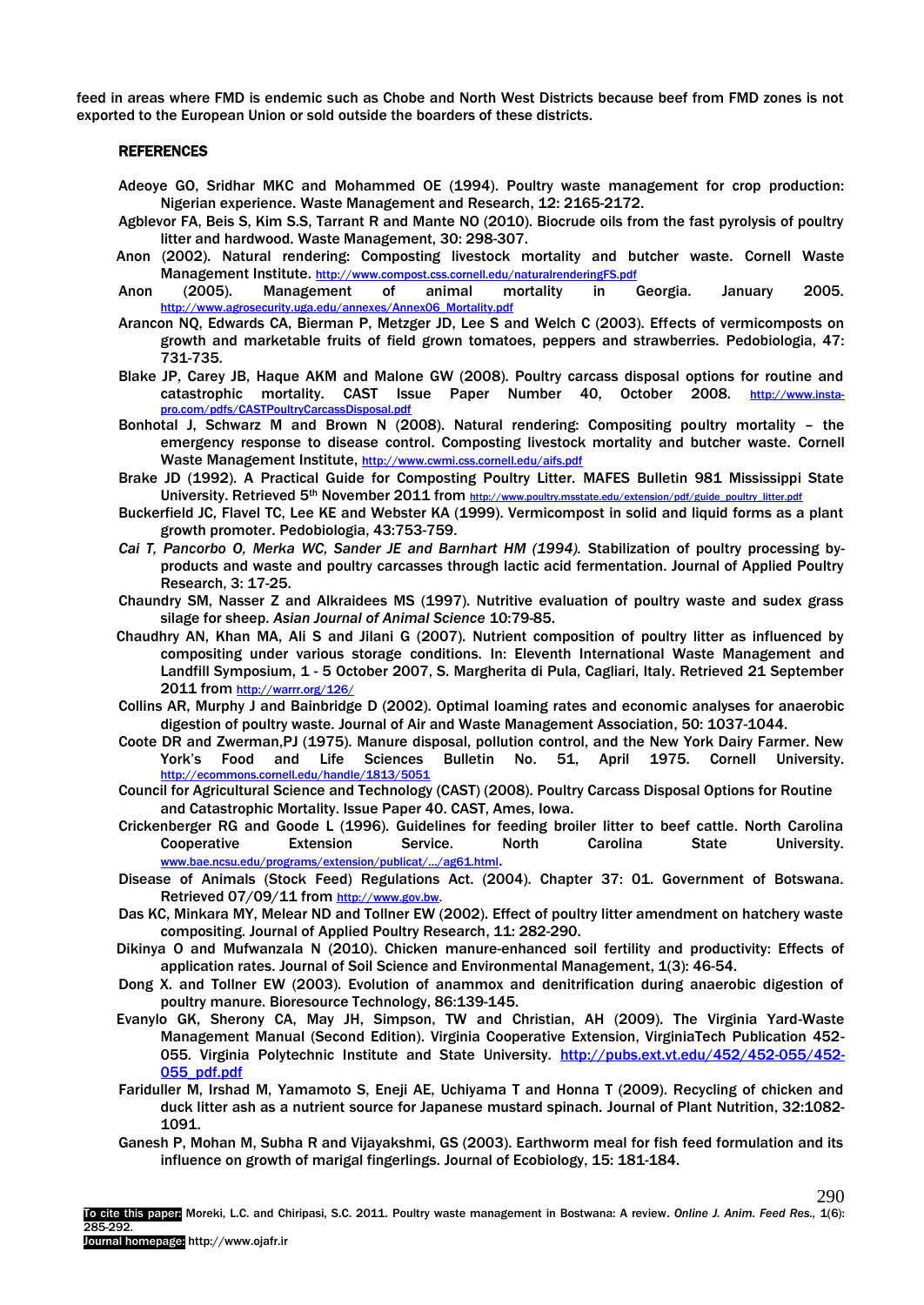- Glatz P, Miao Z and Rodda B (2011). Handling and treatment of poultry hatchery waste: A review. *Sustainability* 3: 216-237.
- [Guo M,](http://www.ncbi.nlm.nih.gov/pubmed?term=%22Guo%20M%22%5BAuthor%5D) [Qiu G](http://www.ncbi.nlm.nih.gov/pubmed?term=%22Qiu%20G%22%5BAuthor%5D) and [Song W](http://www.ncbi.nlm.nih.gov/pubmed?term=%22Song%20W%22%5BAuthor%5D) (2010). Poultry litter-based activated carbon for removing heavy metal ions in water[. Waste Management,](http://www.ncbi.nlm.nih.gov/pubmed/19783133?dopt=Abstract) 30: 308-315.
- Hamilton CM and Sims JT (1995). Nitrogen and phosphorus availability in enriched pelleted poultry litters. Journal of Sustainable Agriculture, 5: 115-132.
- Habetz D and Echols R (2006). Development of Successful Poultry Litter-to-Energy Furnace. ASABE Annual International Meeting, Portland Convention Center, Portland, Oregon, 9 - 12 July 2006. <http://www.americanheatandpower.com/pdf/ASABE-06%20Poultry%20Litter%20to%20Energy.pdf>
- Hao X, Chang C. and Larney FJ (2004). Carbon, nitrogen balances and greenhouse gas emission during cattle feedlot, manure compositing. Journal of Environmental Quality, 33: 37-44.

Imbeah M (1998). Compositing piggery waste: A review. Bioresource Technical, 63: 197-2013.

- Jordon DJ, Kloptenstein TJ and Adams DC (2002). Dried poultry waste for cows grazing low quality winter forage. Journal of Animal Science, 80: 818-824.
- Maguire RO, Hesterberg D, Gernat A, Anderson K, Wineland M and Grimes J (2006). Liming poultry manures to decrease soluble phosphorus and suppress the bacteria population. Journal of Environmental Quality, 35: 849-857.
- Makobo HB and Mosimanyana BM (1985). An inventory of animal feed resources for small-scale livestock producers in Botswana. In, J.A. Kategile, A.N. Said, and B.H. Dzowela (Eds.) Proceedings of the second Pastures Network for Eastern and Southern Africa (PANESA) workshop, held at the International Laboratory for Research on Animal Diseases, Kabete, Nairobi, Kenya, 11-15 November 1985. <http://www.fao.org/wairdocs/ILRI/x5548E/x5548e08.htm>
- Malone B (2004). Compositing poultry losses. Proceedings 2004 Poultry Information Exchange. Surfers Paradise, Queensland., Australia. April 19, 2004. Pp. 39-42.
- Malone B (2005). Compositing poultry losses. Proceedings 2004 Poultry Information Exchange. Surfers Paradise, Queensland, Australia. April 19, 2004. pp. 39-42. [http://rec.udel.edu/poultryextension/Dead\\_Bird\\_Disposal/Composting%20Poultry%20Losses%204\\_2004.pdf](http://rec.udel.edu/poultryextension/Dead_Bird_Disposal/Composting%20Poultry%20Losses%204_2004.pdf)
- McCall WW (1980). Chicken manure. Hawaii Cooperative Extension Service, University of Hawaii. General Home Garden Series No. 2. <http://www.ctahr.hawaii.edu/oc/freepubs/pdf/GHGS-02.pdf>
- Ministry of Local Government, Lands and Housing (1998). Botswana's Strategy for Waste Management (First Edition).Government Printer, Gaborone, Botswana.
- Moore PA, Daniel TC, Sharley AN and Wood CW (1995). Poultry manure management: environmental sound options*.* Journal of Soil and Water Conservation, 50:321-327.
- Moreki JC (2009). Guinea Fowl Production. Reach Publishers. Wandsbeck, South Africa. 101-105.
- Moreki JC (2010). Opportunities and challenges for the Botswana poultry industry in the  $21^{st}$  century: a review. [Retrieved 03/07/2011 from http://www.lrrd.otg/lrrd22/5/moreb22089.htm](file:///G:/Retrieved%2003/07/2011%20from%20http:/www.lrrd.otg/lrrd22/5/moreb22089.htm)
- Morrow WE and Ferket PR (2001). Alternative methods for the disposal of swine carcasses. [http://www.ncsu.edu/project/swine\\_extension/publications/factsheets/815s.htm](http://www.ncsu.edu/project/swine_extension/publications/factsheets/815s.htm)
- Mufwanzala N and Dikinya O (2010). Impact of poultry manure and its associated salting on the growth of spinach (*Spinacea oleracea*) and carrot (*Daucus carota*). International Journal of Agriculture and Biology 12: 489-494.
- Müller ZO (1980). Feed from animal wastes: state of knowledge. FAO Animal Production and Health Paper 18. Food and Agriculture Organization of the United Nations. Rome <http://www.fao.org/DOCREP/004/X6518E/X6518E03.htm>
- Nicholson FA, Chambers BJ and Smith KA (1996). Nutrient composition of poultry manures in England and Wales. Bioresource Technology, 58: 279-284.
- National Research Council (1984). Nutrient requirements of beef cattle (6<sup>th</sup> Edition).National Academic Press, Washington D.C.
- Olexa MT and Goldfarb I (2008). Hazardous waste regulation: Biological and animal waste disposal. Food and Resource Economics Department, Florida Cooperative Extension Service, Institute of Food and Agricultural Sciences, University of Florida, Gainesville, FL. <http://edis.ifas.ufl.edu/pdffiles/FE/FE77500.pdf>
- Owen OJ, Ngodigha EM and Amakiri AO (2008). Proximate composition of heat treated poultry litter (layers). International Journal of Poultry Science, 7(11): 1033-1035.
- Payne J. Proper Disposal of Routine and Catastrophic Livestock and Poultry Mortality. [http://osufacts.okstate.edu](http://osufacts.okstate.edu/)
- Perkins HF, Parker MB and Walker ML (1964). Chicken manure its production, composition, and use as a fertilizer. Bulletin N.S. 193, December 1964. University of Georgia College of Agriculture. <https://www.nurserycoop.auburn.edu/PDF%20files/manure.pdf>
- Phanthavongs S, Pearce M and Saikia U (2011). Changing waste into an asset: pig production in Lao PDR. Livestock Research for Rural Development. Retrieved 26 October 2011 from <http://www.lrrd.org/lrrd23/10/phan23212.htm>
- Ritz CW and Merka WC (2009). Maximizing poultry manure use through nutrient management planning. The University of Georgia Cooperative Extension Service. [http://www.caes.uga.edu/applications/publications/files/pdf/B%201245\\_2.PDF](http://www.caes.uga.edu/applications/publications/files/pdf/B%201245_2.PDF)

291